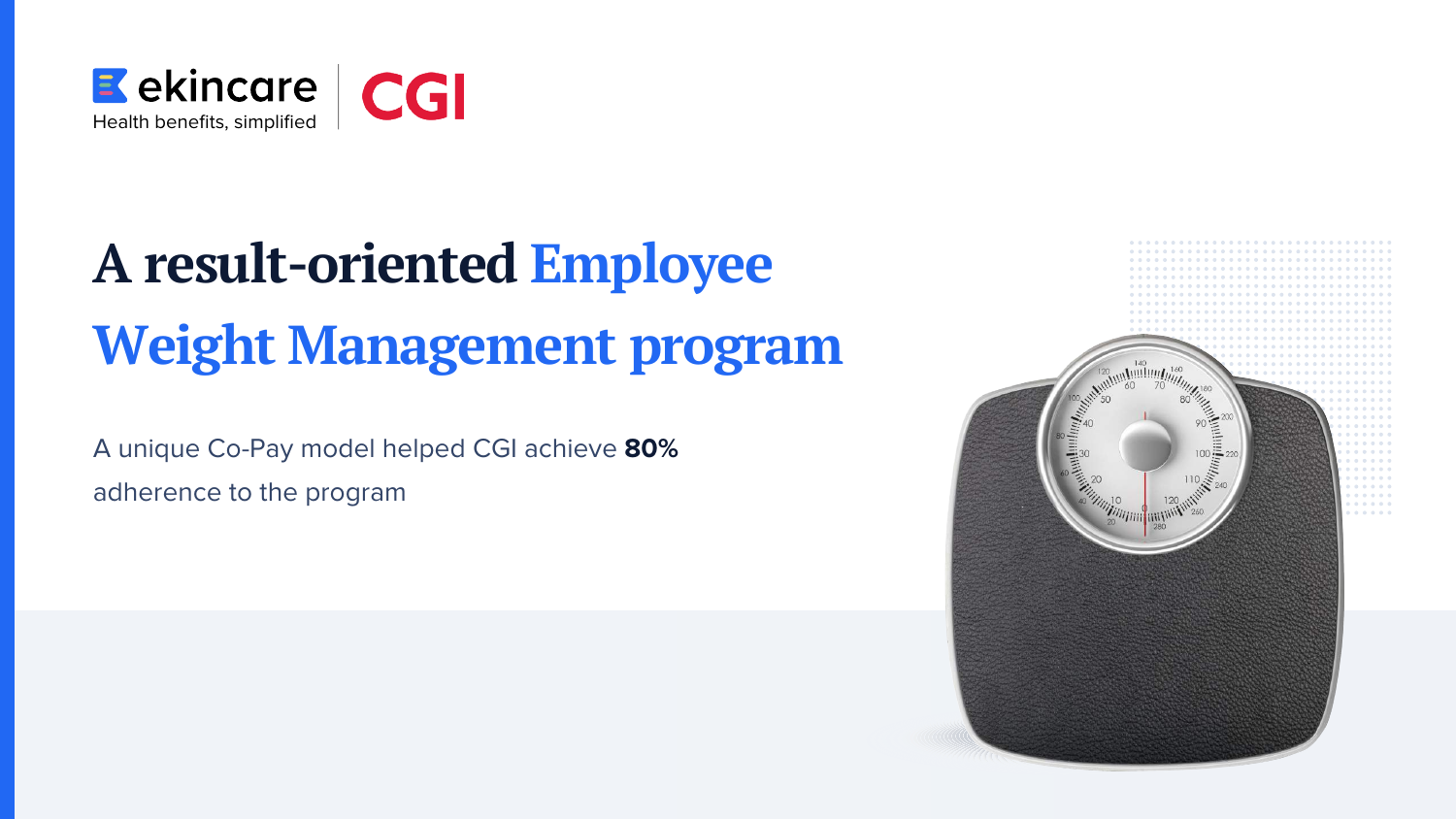### **About Client**

CGI is among the largest IT and business consulting services firms in the world. Operating in hundreds of locations across the globe, CGI delivers end-to-end IT services and solutions.

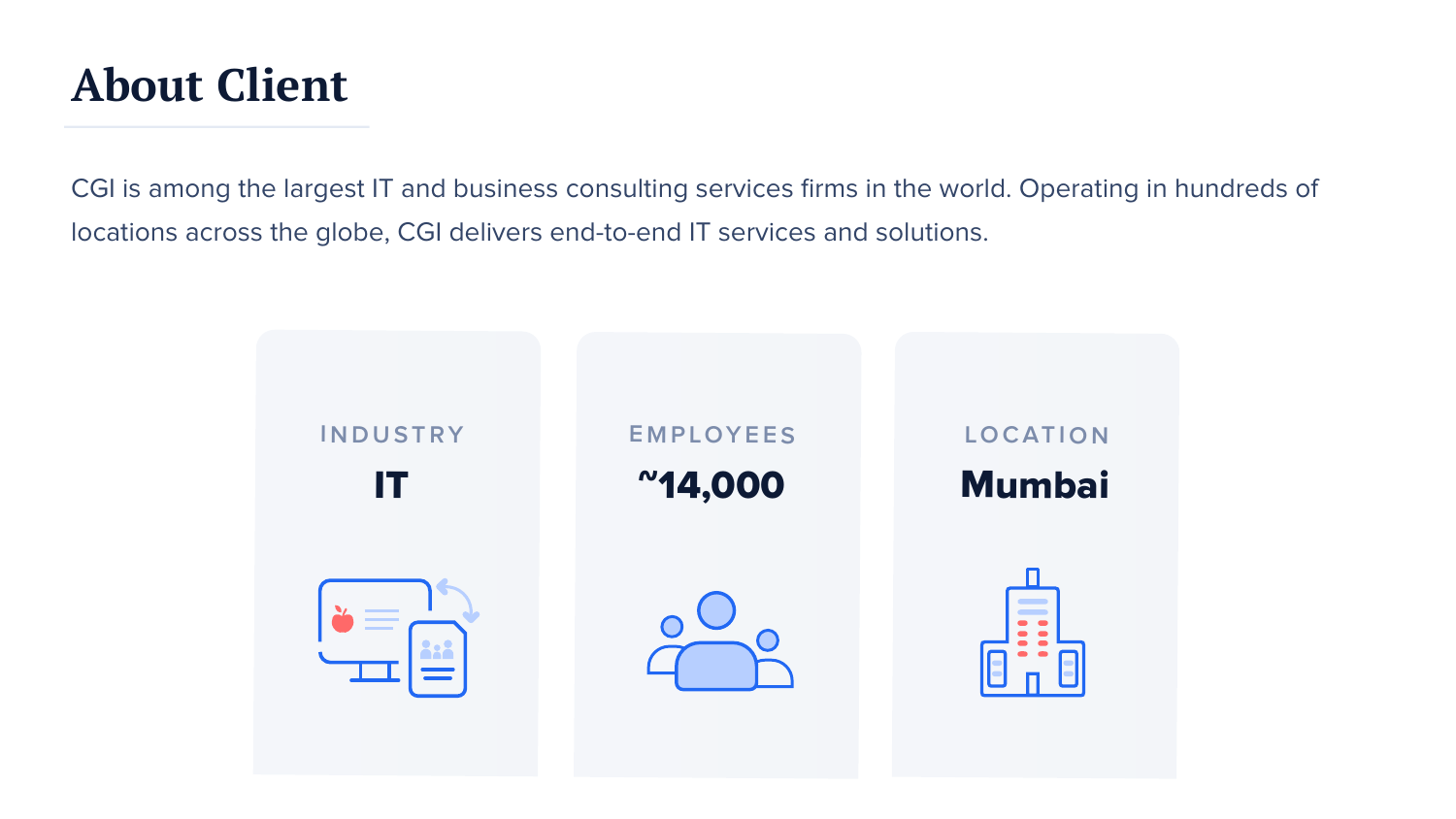As part of the employee health benefits package, annual health checks were offered to the employees. A consolidated health checks report was provided to the HR team, who then identified that a certain percentage of CGI employees had a skewed BMI index with a high risk for lifestyle disorders.





## **Business Challenges**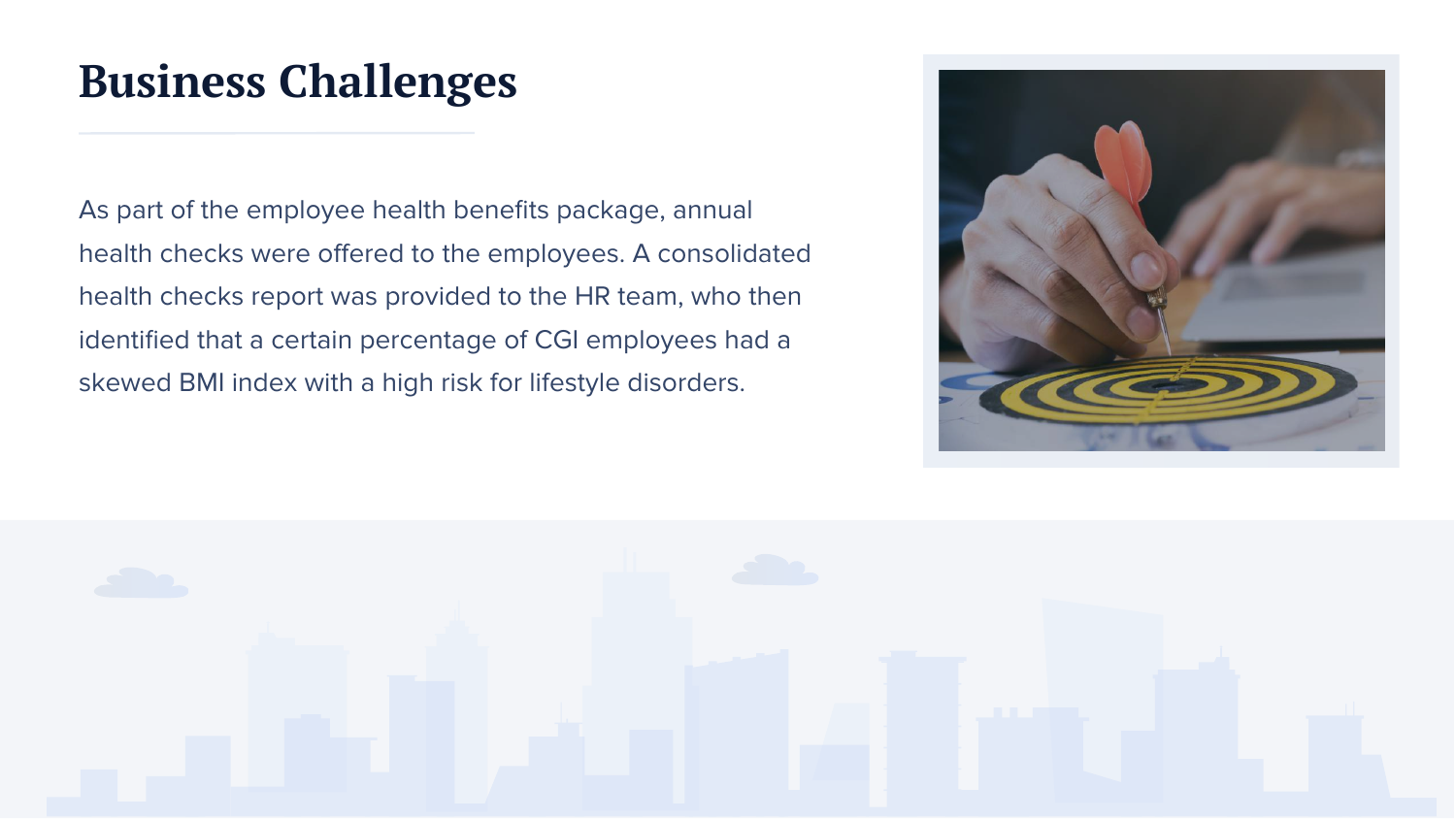### **Proposed Solution**

- Based on the health checks reports, 300 employees were suggested to opt for the weight management program wherein 157 employees registered for the same.
- A co-pay model of payment was given wherein CGI paid 50% of the amount and the employee had to pay 50%.
- As a result, we saw 80% adherence to the program while the industry average for adherence to any weight management program is just 40-50%. An integrated weight management

program built on clinical protocols.

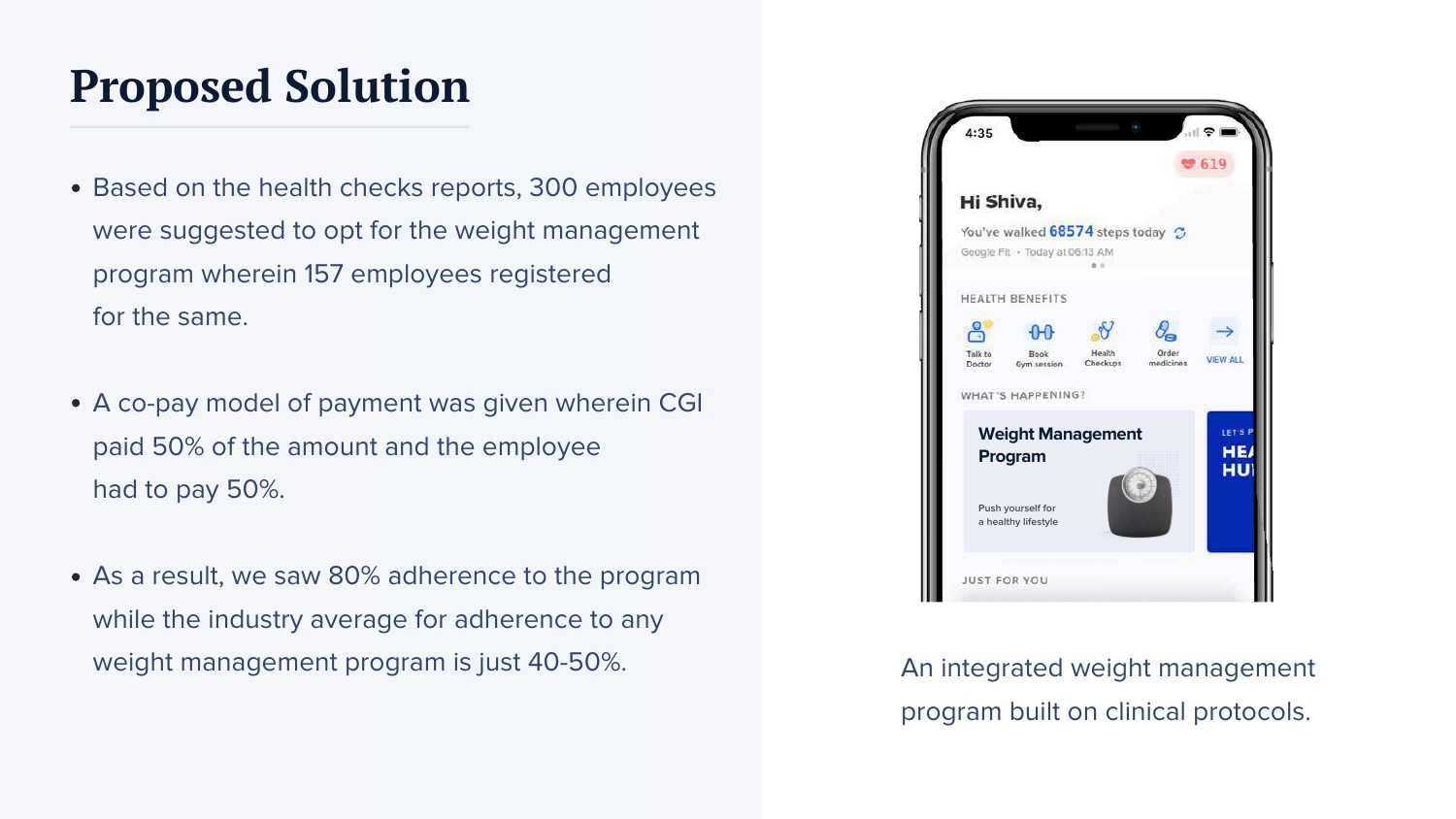### **The Approach**



### **Test your present condition**  An expert doctor will understand your test reports and guide you.



#### **Track you progress**

Get regular updates on the next steps in your health journey.



**See quantifiable difference** Unveil a new version of yourself. See measurable changes in your health.

#### **Guidance from expert coach**

Our fitness experts will chalk out a personalized diet and exercise plan.



#### **Set your goal**

Tell us what you want and we will plan your health calender.

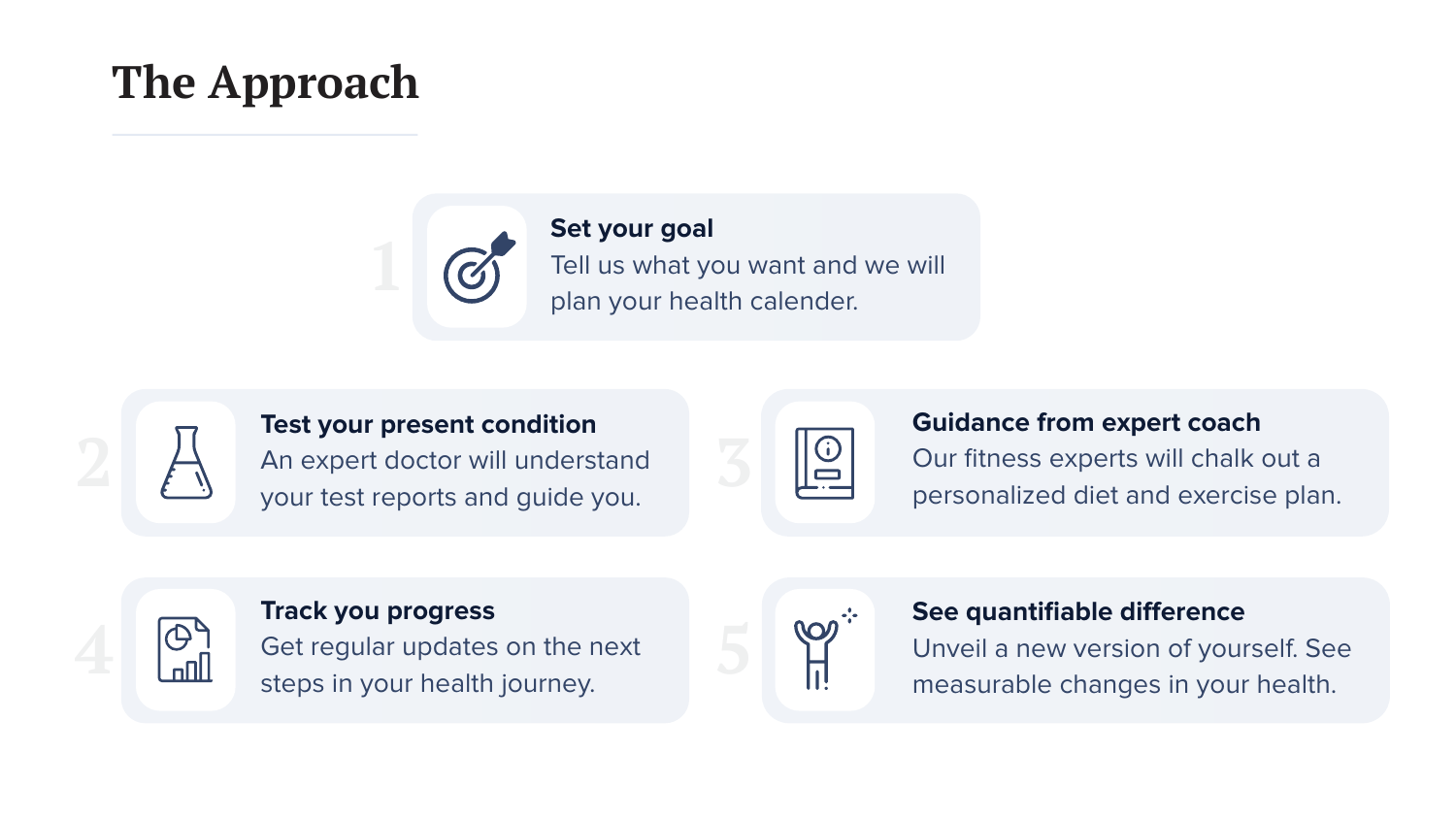

## **Successful Outcome**

# **150**

members participated in the program

# **38**

participants completed the program till date

ekincare recorded significant program utilization, which in turn resulted in higher employee engagement in the organization.



of total weight lost during the program



is the highest weight lost by an individual